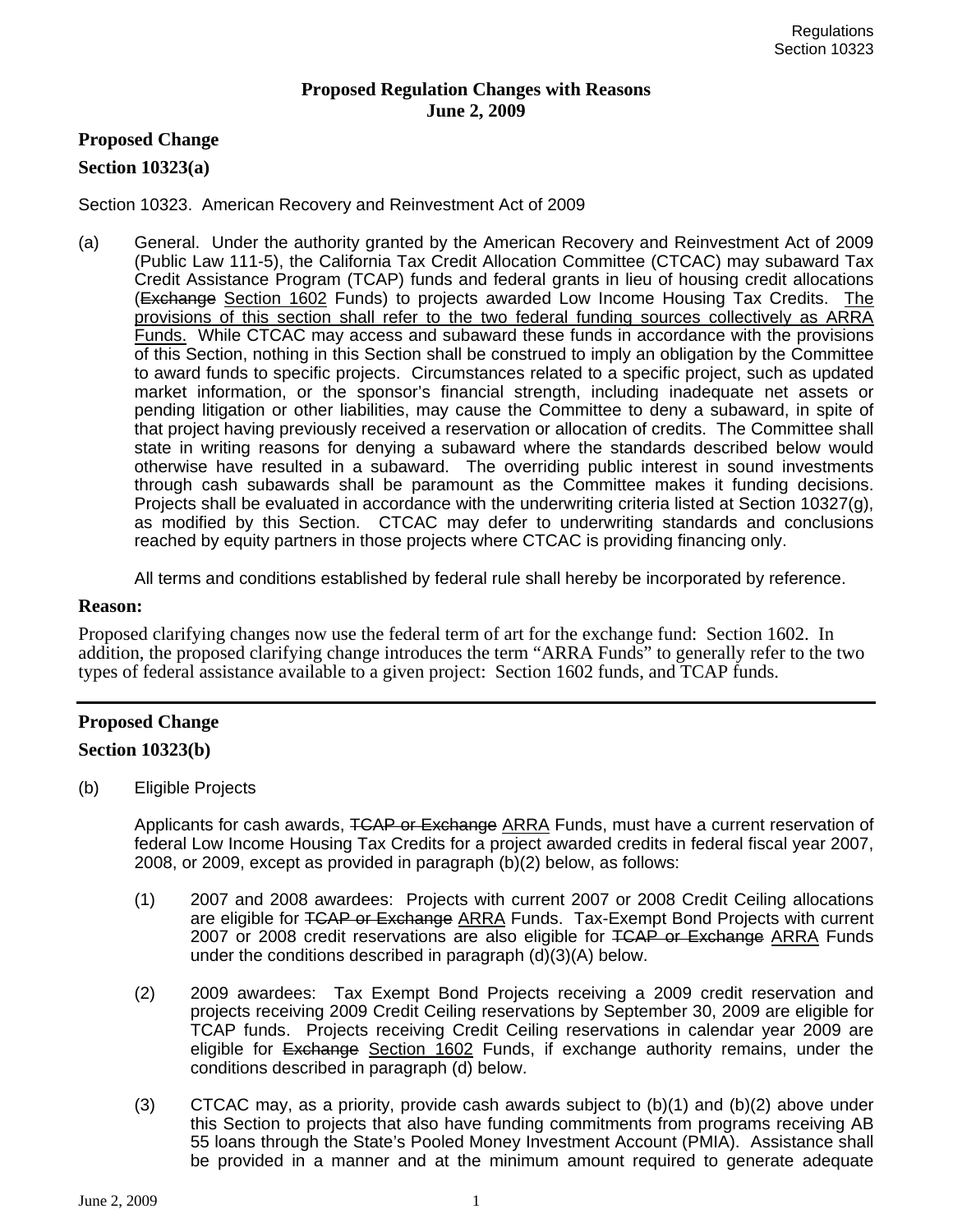construction period financing. Any funds provided shall may be conditioned upon repayment by the State Department of Housing and Community Development (HCD). These funds shall remedy gaps in construction-period financing, and may be in addition to funds mitigating equity gaps as described below.

CTCAC shall set aside no more than \$100 million in ARRA Funds for projects with HCD funding that have yet to commence construction. Funds shall be committed from this setaside to generate adequate construction financing, in concert with cash in lieu or gap financing awards. Within the Tax Exempt Bond Project competition described in paragraph (d)(3)(A), applicants may request zero ARRA funds where no equity gap exists, and apply for funds to assist with construction period financing only. Such applications would receive 100 points under the scoring factor listed at (d)(2)(C)(ii).

#### **Reason:**

Several of the proposed changes continue the clarifying use of the term ARRA funds instead of the cumbersome ongoing reference to the two federal funding sources. In paragraph (3) TCAC proposes a change that continues the expectation of HCD repayment, but acknowledges that circumstances may prevent repayment by HCD, or that such repayment may result in a less desirable public policy outcome.

Finally, TCAC proposes an additional provision to paragraph (3) setting aside up to \$100 million in ARRA funds to assist projects with financing gaps resulting from HCD funding, and are therefore unable to get underway with development. TCAC envisions awarding out of this set-aside prior-year 9% projects with both equity and financing gaps. The equity assistance would be funded from a separate setaside of ARRA funds, while the HCD financing gap would be funded out of the \$100 million "bucket."

In order to help tax credit projects lacking an equity gap, the proposed text would permit applicants for financing assistance to submit a zero equity gap request within the 4% competition. This competitive advantage in the second scoring factor would (a) do no harm to equity-gap competitors not seeking HCD financing help from TCAC, and (b) advantage tax credit projects with adequate equity over projects also experiencing equity difficulties. In this way, TCAC could assist more projects than otherwise.

# **Proposed Change**

## **Section 10323(c)**

- (c) Award Amounts.
	- (1) Cash in lieu of credits: 2007 and 2008 credit recipients may receive an award equal to the stated equity in the original tax credit application up to 85 cents (\$0.85) for every currently reserved federal tax credit dollar and up to 60 cents (\$0.60) for every California State Credit currently reserved by CTCAC for the project.

2009 credit recipient projects may receive the original tax credit application-estimated equity up to 80 cents (\$0.80) for every currently reserved federal tax credit dollar, and up to 55 cents (\$0.55) for every California State Credit dollar currently reserved for the project. Applicants may request a cash in lieu award for a portion of their reserved credits, retaining the balance of credits for an equity partner. CTCAC shall reduce this award amount if a final cost certification would have resulted in a reduced credit award.

To be eligible for cash in lieu of credits, project applicants must demonstrate that they have made good faith efforts to obtain investment commitments for such credits, and that the project remains the same as originally proposed. An applicant shall provide a narrative describing steps they have taken to secure an equity investment, and describing issues inhibiting investor interest in the project. The narrative must identify potential investors proffering unacceptable offers, and why specific terms and conditions were detrimental to the project's feasibility. CTCAC reserves the right to corroborate presented facts, and may request additional information from the applicant and/or the potential investor or syndicator. CTCAC shall determine whether an applicant has met the federal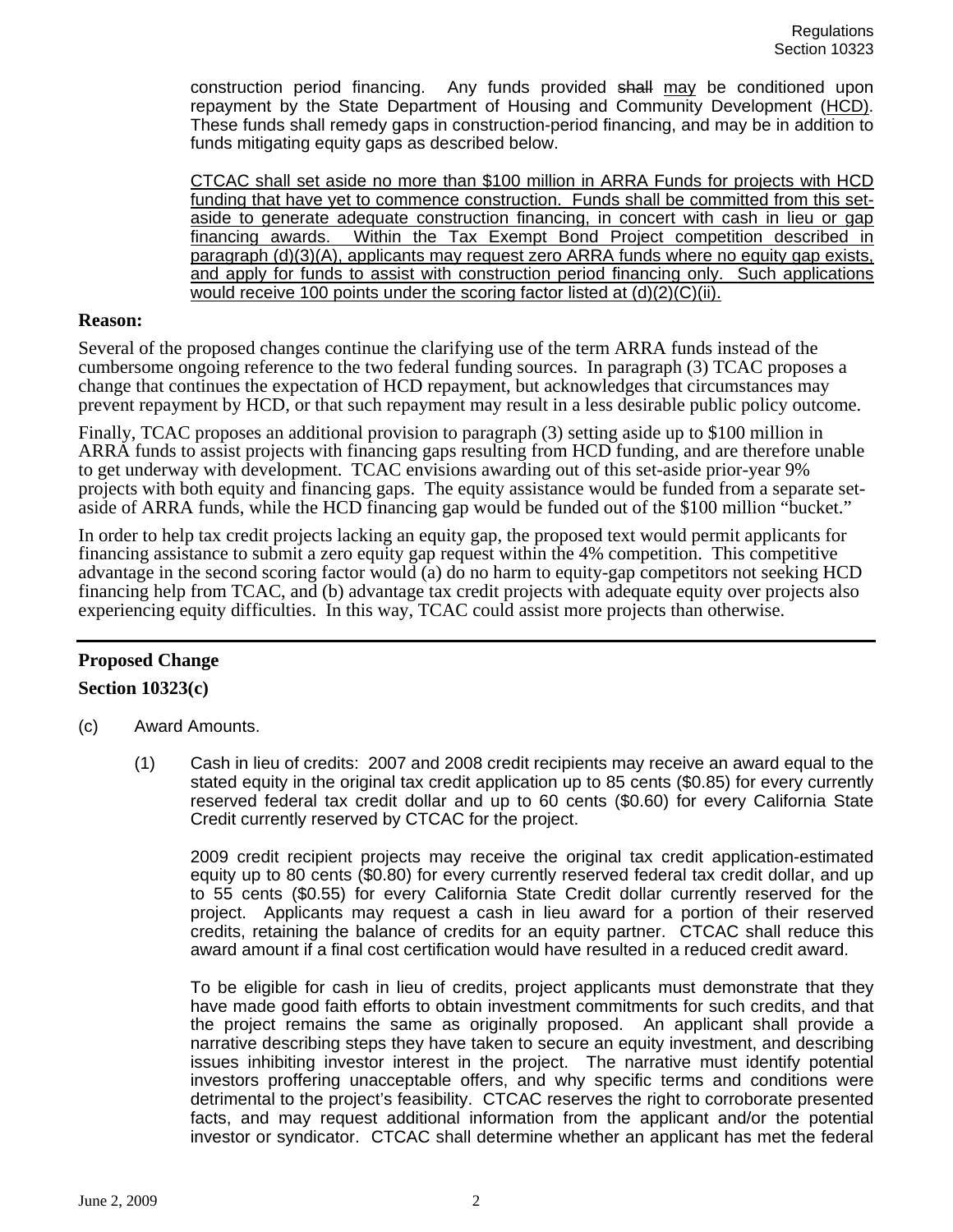good faith effort test. Any misrepresentations by an applicant shall draw maximum penalties under program regulations.

Where TCAP funds are awarded as cash in lieu of credits, the project shall retain at least a nominal amount of credits and adhere to Section 42 requirements. "Nominal" shall mean at least \$100 of annual federal Low Income Housing Tax Credits.

(2) Gap financing: 2007 and 2008 projects may receive the difference between the credit equity stated in the original tax credit application, up to \$0.85 for every currently reserved federal tax credit dollar, and the committed equity up to 15 cents per federal tax credit dollar. 2007 and 2008 applicants may also apply for up to 10 cents (\$0.10) for every California State Credit dollar, up to the credit equity stated in the original application, not to exceed \$0.65 per California State Credit dollar.

2009 projects may receive up to 12 cents (\$0.12) per currently reserved federal tax credit dollar. Applicants may also apply for up to nine cents (\$0.09) for every California State Credit dollar. For 2009 Credit Ceiling applicants, projects may receive the above amounts in addition to the equity induced by the credits even where the final equity pricing exceeds the application estimate per federal tax credit dollar. CTCAC shall assure the combination of gap financing and equity does not over-subsidize the project.

- (3) If a TCAP award would add costs associated with the application of federal prevailing wage requirements, CTCAC may adjust the project award by up to 15 percent (15%) of the original application development budget's site work and structures line items to account for the higher costs. In such cases, the project sponsor must retain subject matter experts to assist in complying with prevailing wage and other federal requirements.
- (4) No cash award amount shall exceed \$17 million, except to 2009 Credit Ceiling applicants who may receive a maximum of \$20 million, and Special Needs, Homeless Assistance, or SRO projects may receive up to \$25 million.

## **Reason:**

Proposed language under paragraph (1) adds the federally conforming requirement that a "nominal" amount of credits remain in any project receiving TCAP funds. In addition, the provision establishes as nominal \$100 in annual federal credits. These credits are likely to be taken by for-profit sponsors as credits against their organization's federal tax liability. Where the project owner is a non-syndicated nonprofit sponsor, the \$100 (\$1,000 over a ten-year period) will likely never be claimed.

Finally, paragraph three is amended to require sponsors who were not addressing federal prevailing wage and other requirements to retain subject-matter experts to help them comply. This requirement is meant to help ensure that the relevant federal requirements are fully met. A retained expert would also help TCAC as the federally responsible entity in reviewing submittals prepared by sponsors who may be otherwise unfamiliar with these federal requirements.

# **Proposed Change**

## **Section 10323(d)(1)**

- (d) Application and Award Processes.
	- (1) 2007 and 2008 Credit Ceiling Recipients.

2007 and 2008 Credit Ceiling Reservation awardees may apply to CTCAC for an exchange of a portion or all currently reserved credits for TCAP or Exchange ARRA Funds by a date publicly announced by CTCAC, and for an amount specified in (c)(1) above.

All other 2007 and 2008 applicants may propose retaining all of their credits and seeking gap financing. A portion of TCAP funding, along with any other non-exchanged 2007 or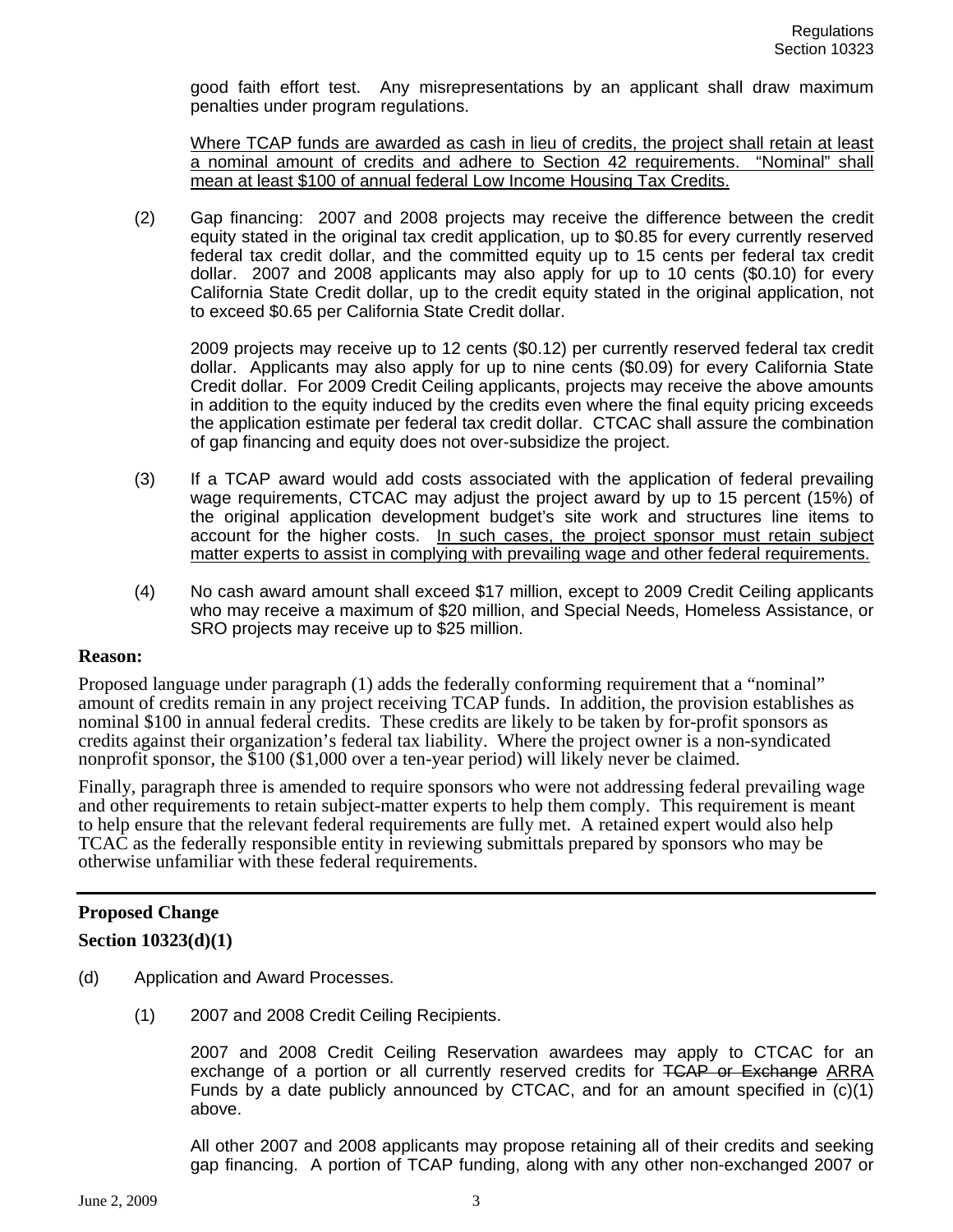2008 credits returned or recaptured on or before April 30, 2009, shall then be available to applicants to compete for gap financing. CTCAC shall use the competitive scoring under paragraph (2)(C) below.

CTCAC may award TCAP rather than Exchange Section 1602 Funds to such projects, at CTCAC's sole discretion. CTCAC shall give priority for awarding TCAP funds to projects already subject to federal requirements, such as paying prevailing wages, or where federal funds are a funding source in the project. CTCAC shall condition all awards of TCAP or Exchange ARRA Funds upon the following:

Project owners seeking cash in lieu of 100% of their credit awards must return their entire current tax credit reservation, including any reserved State Credit to CTCAC.

The TCAP or Exchange ARRA Funds recipient must adhere to the original tax credit required placed-in-service and project completion timelines for the project. The CTCAC Executive Director may adjust interim deadlines, including readiness deadlines, to accommodate loan closing schedules associated with these funds. In addition, the Executive Director, at his or her sole discretion, may exchange a 2008 Credit Ceiling reservation for 2009 Credit Ceiling credits. The Executive Director must find that circumstances beyond the project sponsor's control have delayed the project and warrant the extension of the placed in service date. Finally, the Executive Director may extend placed in service deadlines by up to six (6) months for projects receiving cash in lieu of credit awards.

#### **Reason:**

Several changes update and clarify federal references using "Section 1602" and "ARRA Funds" as introduced earlier. The final paragraph in this section contains new proposed language permitting the Executive Director to swap 2008 for 2009 credits in projects receiving ARRA funds. This authority may be necessary in light of the relatively late date at which 2008 projects will get underway with ARRA funding commitments. Projects may be unable to close with other lenders in light of the uncertainty regarding meeting the December 31, 2010 placed in service deadline associated with 2008 credits.

The retrieved 2008 credits would be swapped into the 2009 nine percent credit competition, and would assume the identity of 2009 credits for purposes of federal placed in service deadlines. That is, 2009 recipients of those credits would have the same performance requirements as any other 2009 credit recipient.

Finally, TCAC staff is not recommending a similar placed in service deadline re-set for 2007 ARRA fund recipients. Those project sponsors submitted Final Reservation applications by February 1, 2009 with updated development timetables committing to the December 31, 2009 placed in service deadline. 2007 ARRA fund recipients should be either well underway, or able to meet the recently committed-to placed in service deadline.

# **Proposed Change**

## **Section 10323(d)(2)**

(2) 2009 Credit Ceiling reservation recipients.

For 2009 only, CTCAC shall conduct a single competition for Credit Ceiling tax credit awards. Notwithstanding Section 10325(c)(8), 2009 applicants may apply for readiness points without documenting committed public funding sources, and without documenting items (B) through (D) within the original submitted application. However, applicants must document all such approvals, and the expiration of associated appeal periods, no later than August 17, 2009 to receive the associated readiness points. Similarly, notwithstanding Sections 10325(c)(1)(C), 10325(c)(10), and 10325(f)(8), 2009 applicants may submit a public financing commitment no later than August 17, 2009 and comply with those scoring and basic threshold requirements. In addition, notwithstanding Section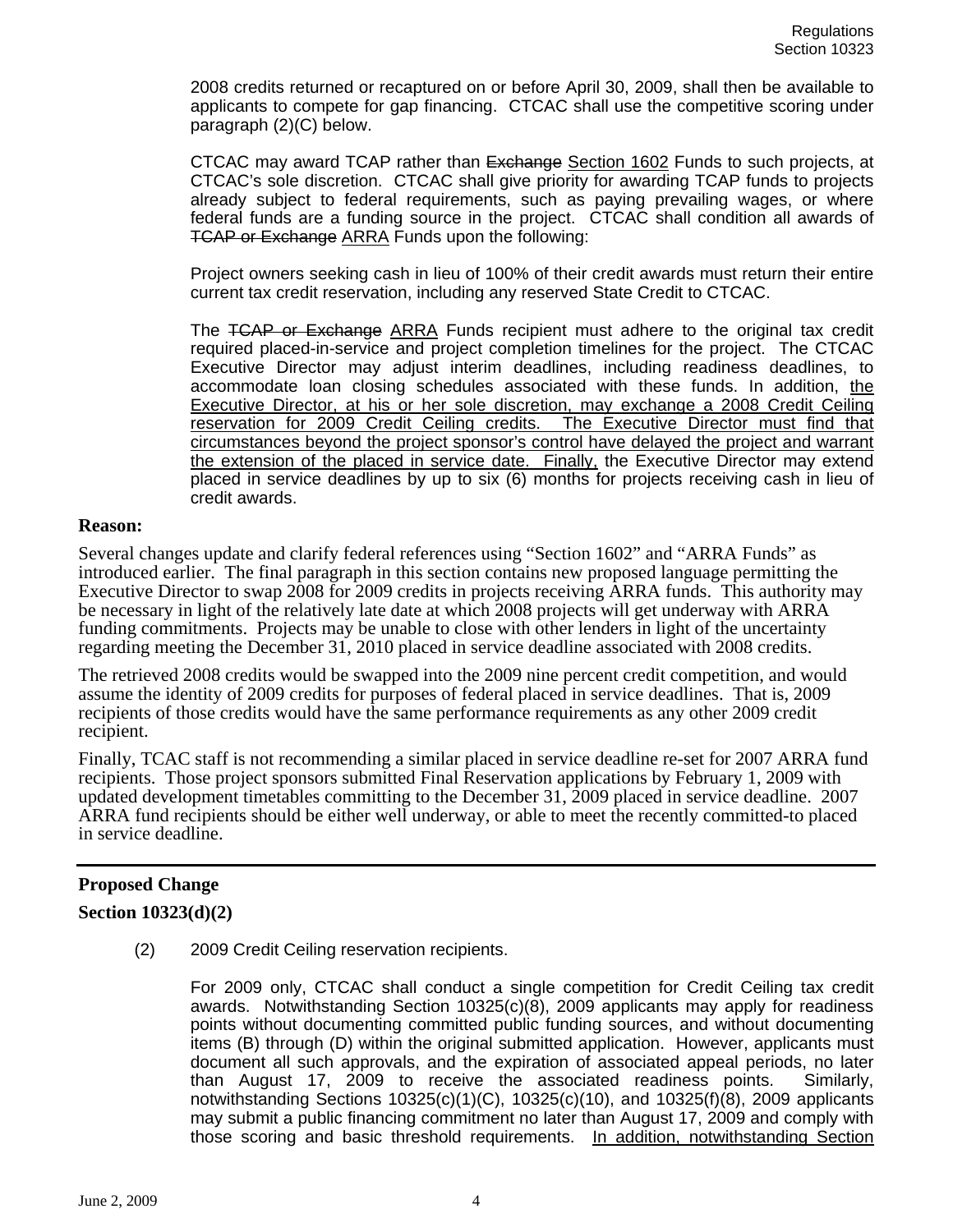#### 10328(d), 2009 Credit Ceiling recipients must submit an application for a carryover allocation by November 20, 2009.

Within the initial application for Credit Ceiling credits as described in Section 10325, applicants may elect to assume a CTCAC cash award of 12 cents (\$0.12) for every federal tax credit dollar requested, and 9 cents (\$0.09) for every California State Credit dollar requested. Equity pricing assumptions within the original Credit Ceiling application shall be no less than 70 cents (\$0.70) for every tax credit dollar, and no less than 50 cents (\$0.50) for every California State Credit dollar requested.

- (A) Successful competitors for 2009 Credit Ceiling awards shall have 90 days, consistent with Section 10325(c)(8), to produce a letter of intent (LOI) from an equity partner.
- (B) If, after 45 60 days and a good faith effort as described in paragraph (c)(1) above, successful 2009 Credit Ceiling reservation recipients have failed to identify an equity partner, the project sponsor may apply for a cash in lieu of credits award from CTCAC. All projects applying for cash in lieu of credits shall submit materials requested by CTCAC, including evidence that the project would be financially feasible with the requested amount of cash in lieu of credits. Special Needs, Homeless Assistance, or SRO projects applying for cash in lieu of credits must return their federal and any State credit reservation, and CTCAC shall exchange all such returned federal credit to the Secretary of the Treasury as part of its grant election amount. CTCAC shall award this federal exchange cash to the applicant Special Needs, Homeless Assistance, and SRO projects subject to CTCAC confirming the project's feasibility. However, to qualify for a non-competitive exchange of ARRA funds for credits, the project sponsor must have at least five (5) years' experience providing such housing for the target population. All other cash in lieu of credits applicants shall be placed in a competition and scored as described in subsection (2)(C) below for an award of cash in lieu of credits. Current Credit Ceiling reservation recipients must return their reservation before competing for a cash award in lieu of credits. Beyond these funds, CTCAC shall also award additional funds as gap financing or cash in lieu of equity associated with California State Credits up to the applicable—loan maximum stated in paragraph (c)(4) above.
- (C) To be eligible to compete under this scoring system, projects must be expected to be completed by February 16, 2012. Competitors shall be scored and ranked competitively based upon the following criteria alone. All scoring information shall be drawn from the originally scored tax credit application with supplemental information as requested by CTCAC.
	- (i) Project type (50 points). Projects shall earn points as no more than one project type as follows:
		- Special Needs, Homeless Assistance, and SRO projects meeting the requirements of Section 10325(g)(4) 50 points
		- Rural projects meeting the requirements of Section 10315(c) 30 points
		- At-risk projects meeting the requirements of Section 10325(g)(5)

30 points

- Family projects meeting the requirements of Section  $10325(q)(1)$  and senior projects meeting the requirements of Section 10325(g)(2) 10 points
	- All others 0 points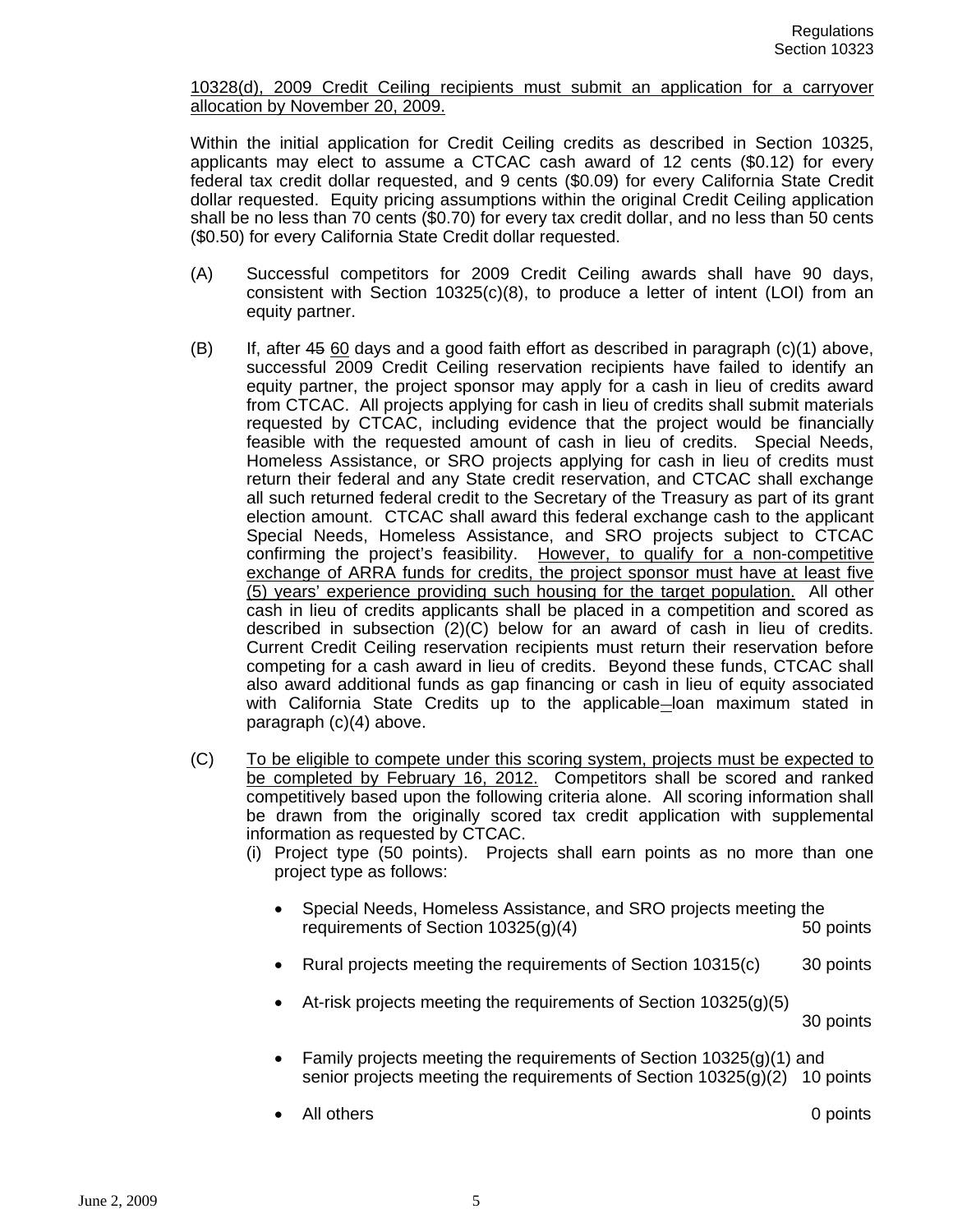- (ii) Cash award requested (100 points). Projects shall earn points based upon the cash requested in inverse relation to total project costs. Lesser cash requests relative to total project costs will garner higher scores. Where "N" equals the percentage the cash request represents relative to total project costs, points = 100-N. (Example: Where the cash request N equals 60% of the project cost, the applicant's score would be 40.) Rehabilitation projects, except for At-Risk projects, may access these points only if the per-unit rehabilitation hard costs equal \$40,000 or greater.
- (iii) Average Affordability (100 points). Projects shall earn 5 points for every one percent (1%) that the project's average affordability would be below 60 percent (60%) of Area Median Income (AMI). While CTCAC's Regulatory Agreement shall regulate specific numbers of units at income levels specified in the application, this scoring factor would be based upon a calculation determining the project's average overall affordability. (Example: A project with an average affordability of 50% of AMI would garner the percentage below 60% (10) times 5 points, or 50 points). An average affordability of 40% of AMI would garner the full 100 points. Units with project-based rental or operating subsidy such as Section 8, HUD Project Rental Assistance Contracts (PRAC), Mental Health Services Act (MHSA), McKinney Act subsidies, or CTCAC-approved locallyfunded operating subsidy programs shall be assumed to serve households at 40 percent (40%) of AMI, unless regulated to a lower level.

#### **Reason:**

The initial paragraph of Section  $10323(d)(2)$  extends the current year carryover allocation deadline from October 31 to November 20, 2009. This extension is necessary due to the proposed change in the following paragraph (B). That is, extending the decision-date for choosing to compete for exchanged ARRA funds out to 60 days would permit project sponsors until approximately November  $9<sup>th</sup>$  to decide whether to proceed as a tax credit project or as a cash in lieu of credit project. This decision point occurs after the current October 31 deadline for submitting a carryover allocation application. In order to correct this sequence of events, TCAC is proposing a one-time extension of the carryover deadline to November 20, 2009.

As noted in the preceding explanatory paragraph, paragraph (B) proposes to extend the decision point for electing to return one's credit reservation and compete for ARRA Funds from the current 45 days following award to 60 days. TCAC staff has received considerable comment that 45 days is inadequate to ascertain a project's prospects for attracting an equity partner. Commenters have generally viewed 60 days as an improvement. Extending the timeline out any further would jeopardize TCAC's ability to conduct a timely competition for ARRA funds, and get any surplus, non-exchangeable credits allocated to a waiting list project.

Paragraph (B) also contains proposed language to establish a more rigorous standard for sponsors of projects housing special needs or homeless populations, or residents of SROs. To receive noncompetitive access to a full exchange of credits, sponsors must have at least five years of experience housing such populations. This would result in TCAC making large loans on a non-competitive basis only to the most experienced owners and operators of such housing. Less experienced owners and operators could still access ARRA funds, but only by competing for them and only after the more experienced sponsored accessed their portion of the exchanged funds.

Paragraph (C) comports with a federal requirement to prioritize within TCAC's ARRA funding award process a priority for projects expecting to be completed by February 16, 2012. TCAC is proposing to make this selection criterion, in essence, a threshold requirement.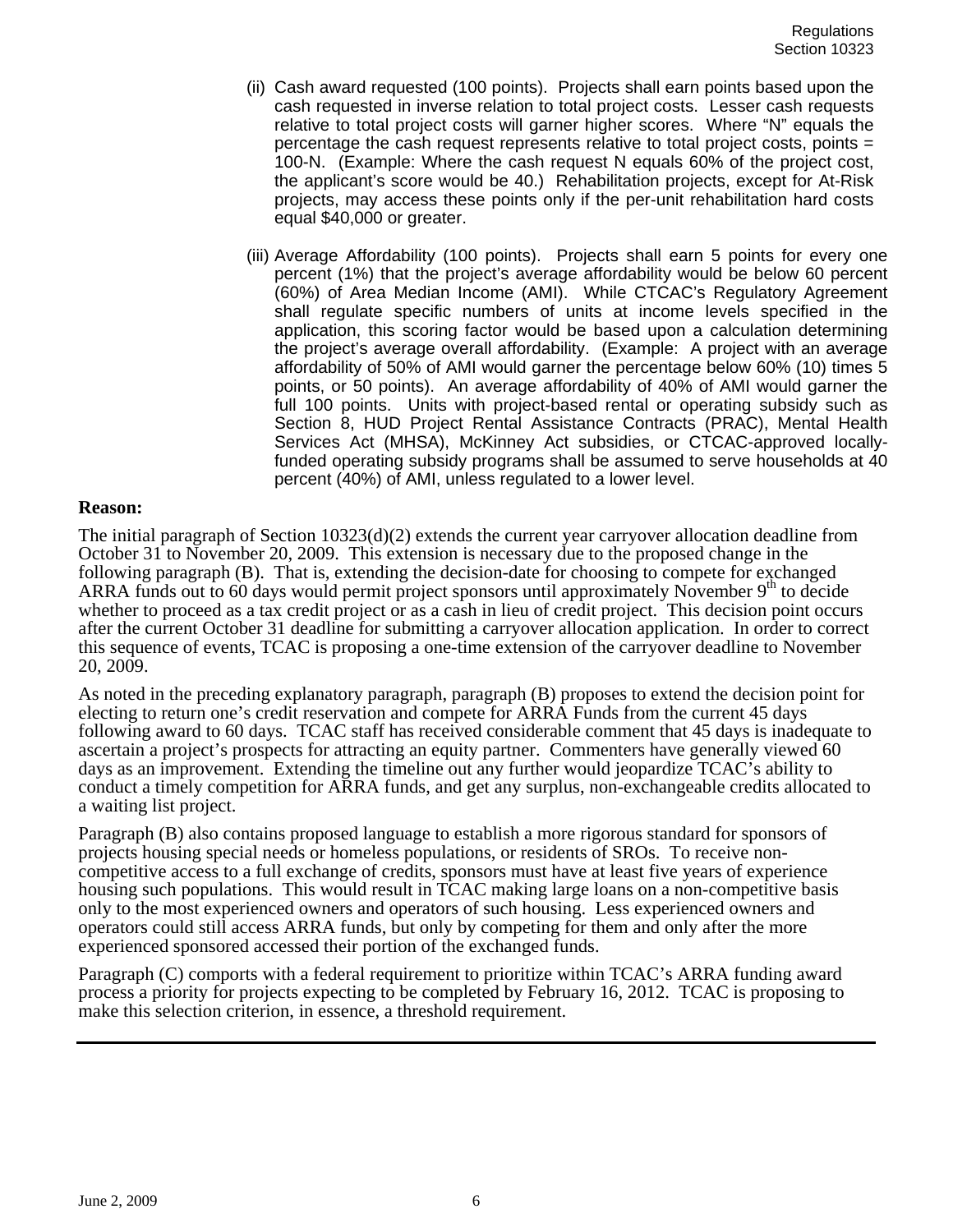# **Proposed Change**

## **Section 10323(d)(3)**

- (3) Recipients of credits for Tax-Exempt Bond Projects.
	- (A) Eligible 2007, 2008, and 2009 Tax-Exempt Bond Projects with, as of the application due date to be publicly announced by CTCAC, bond allocations, previously awarded tax-exempt bond allocations that have been returned to CDLAC or tax-exempt bond applications pending (a) with a current credit reservation and (b) lacking an equity partner, may apply and compete for cash in lieu of tax credits under the process described in subsections  $(d)(2)(B)$  and  $(C)$ above. To be eligible for cash in lieu of credits, project applicants must demonstrate that they have made good faith efforts to obtain investment commitments for such credits as described in paragraph (c)(1) above, and that the project remains the same as originally proposed. Eligible 2007, 2008, and 2009 Tax-Exempt Bond Projects with committed equity partners that still have a funding gap may also compete for TCAP or Exchange ARRA Funds as gap financing within the same competition as those seeking cash in lieu of credits. Those projects must also have a current bond allocation or an application pending, a current tax credit reservation, and an executed LOI with an equity partner for less than estimated in the original tax credit application. Projects may apply for either cash in lieu of credits or gap financing if they have a pending tax credit application accepted and deemed complete by CTCAC by the cash application due date referenced above, but only if they have an award of State HCD or MHSA funding. Successful applicants shall receive either TCAP or Exchange ARRA Funds as determined by CTCAC.
	- (B) Eligible 2009 Tax Exempt Bond Projects meeting the conditions of preceding paragraph (A) after the application due date required under (A) above, shall similarly compete among themselves for cash in lieu of credits or gap financing under a separate competition. This competition shall be held in an additional round during calendar year 2009, and shall also follow the process described in subsections (d)(2)(B) and (C) above.

Projects shall compete based on the information provided in the original awarded tax credit application and any supplemental information related to CTCAC employing the competitive system described in paragraph (d)(2)(C).

#### **Reason:**

Consistent with earlier proposed clarifying changes, the proposed changes substitute the term "ARRA Funds" for "TCAP or Exchange Funds."

## **Proposed Change**

## **Section 10323(d)(4)**

(4) Executive Director's discretion to award remaining funds.

If, following the award processes described in paragraphs  $(d)(1)$  though  $(d)(3)$  above, CTCAC has a surplus of either ARRA funds or Credit Ceiling credits, the Executive Director may take extraordinary measures to assure that all funds and credits are awarded and allocated by year-end. Such extraordinary measures include:

(A) If Credit Ceiling credits remain with insufficient time for a waiting list award pursuant to Section 10325(c)(h), the Executive Director may declare a project possessing a Credit Ceiling reservation a Difficult to Develop Area (DDA) project and deliver additional federal Credit Ceiling credits in lieu of the reserved California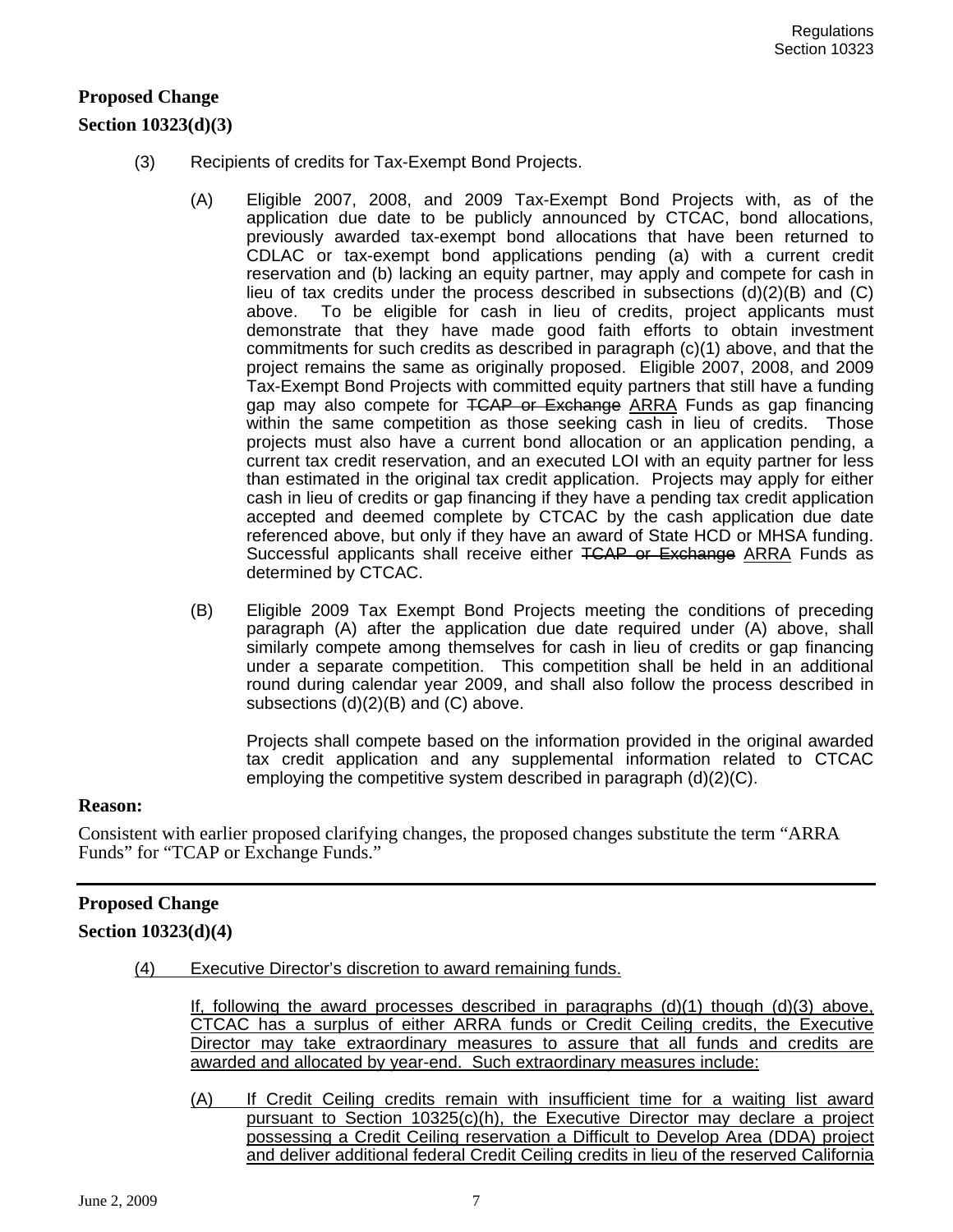State Credits. The Executive Director must attempt to minimize project disruption by first conferring with the project sponsor, and must also report such an action to the Committee at its next convened meeting.

- (B) If ARRA funds remain uncommitted at year-end, the Executive Director may offer such funds, first, to the next unfunded applicant competing under Section  $(d)(2)(B)$ above. If the requested cash in lieu of credit amount significantly exceeds the requested ARRA funds, the Executive Director may move down the ranked list of unfunded projects to the next ranked project seeking less than or approximately the amount available.
- (C) If no remaining projects on the unfunded ranked list described in preceding paragraph (B) requested less than or approximately the amount of ARRA funds remaining, the Executive Director may award remaining ARRA funds to the next ranked project competing under Section (d)(3)(A) above.

#### **Reason:**

Section 10323(d)(4) would be new, and would permit the Executive Director to administratively assure that all ARRA funds and Credit Ceiling credits are awarded and allocated this calendar year. While TCAC staff envisions awarding all funds and credits in time to meet federal requirements, administrative latitude may be necessary in the event a late-year return of funding or credits jeopardizes TCAC's access to national pool credits or the retention of all federal ARRA funds. The proposed changes would allow the Executive Director to designate State credit-holding projects as DDA projects, and deliver additional federal credits to them (paragraph (A)). The Executive Director could also offer remaining ARRA funds to the next ranked unfunded 2009 nine percent exchange applicant (paragraph (B)). If no appropriately sized requests remain from the exchange competition, then the Executive Director could offer remaining ARRA funds to the unfunded earlier four percent ARRA competitors.

The intent of these changes is to provide administrative latitude to assure that all federal resources are accessed and used.

## **Proposed Change**

#### **Section 10323(e)(4)**

(e) Loan Terms.

The project owner receiving any cash award from CTCAC shall agree to the loan terms described below as applicable.

- (1) All funds must be expended by February 17, 2012.
- (2) All loans shall be underwritten in advance using the applicable financial feasibility standards listed within Section 10327, except that projects must demonstrate a first year debt service coverage ratio of at least 1.15 to 1.
- (3) Loans shall be originated for a term of 55 years. The project owner must execute a Promissory Note secured by a recorded Deed of Trust as required by CTCAC. In addition, the project owner must execute a recorded Regulatory Agreement provided by CTCAC. The loan term may be extended in 15-year increments, and shall be assignable upon the agreement of CTCAC.
- (4) Under the terms of the Promissory Note and Deed of Trust, loan payments shall be due annually as residual receipts payments the loan shall be deferred for the full term. The CTCAC Deed of Trust shall be recorded in a subordinate position relative to the principal private lender's Deed of Trust, as well as those of public lenders, unless the CTCAC loan amount is more than twice the amount lent by the public lender. Payments shall be due in the amount of 50 percent (50%) of any residual receipts after non-cumulative preferred residential cash flow to the owner of \$500 per unit, increasing by the Consumer Price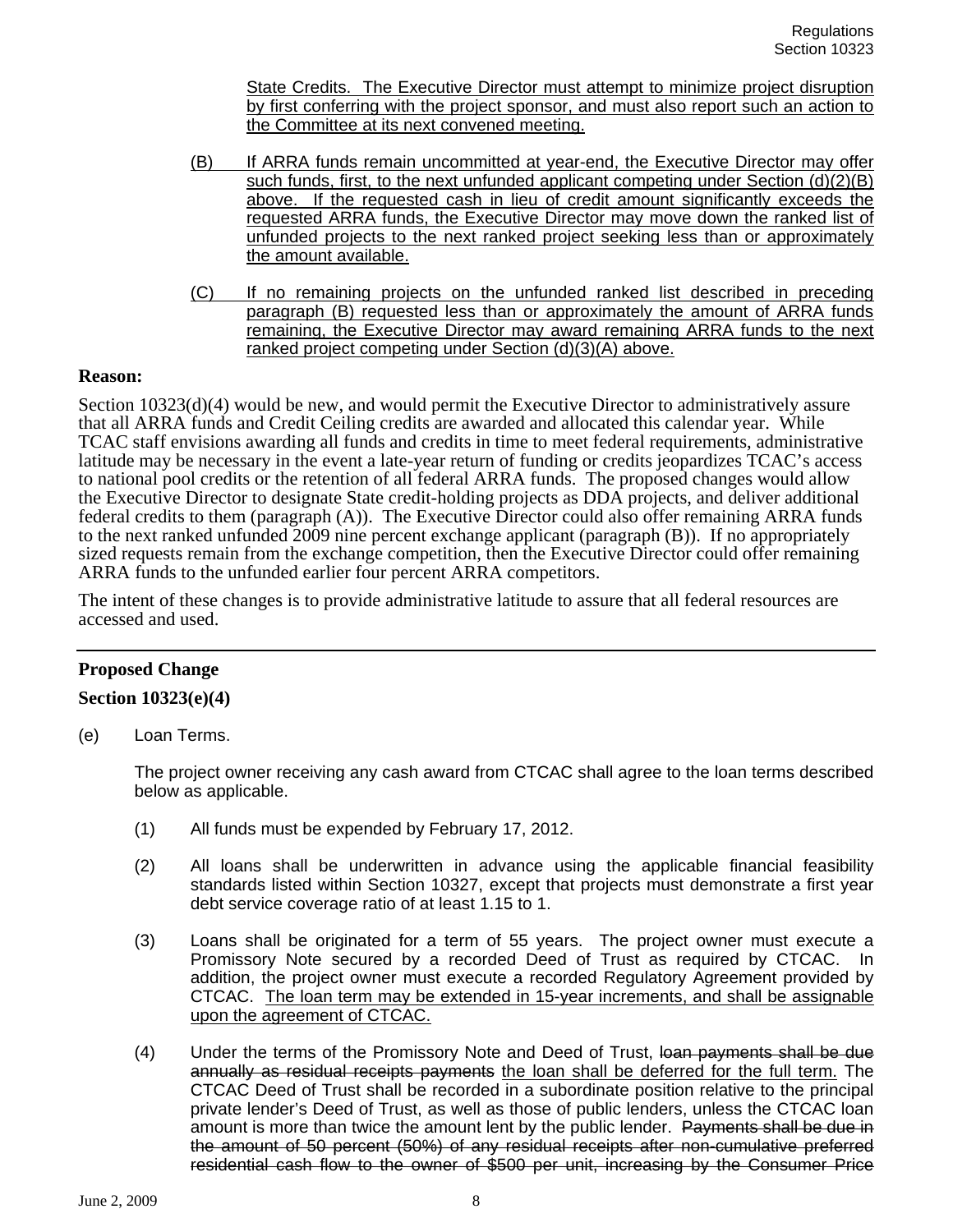Index for All Urban Consumers, West Region, All Items, as published annually by the Bureau of Labor Statistics, United States Department of Labor, and after payment of a non-interest bearing deferred developer fee included in basis, consistent with the conditions of Section 10327(c)(2)(A). Payment of required principal and interest to other public funding sources under the terms of executed loan documents shall be payable prior to loan payments described in this paragraph.

- (5) Recipients of cash loans in lieu of tax credits shall enter into a binding agreement establishing CTCAC's right of first refusal to purchase the project for its fair market value at the time the owner chooses to sell the project, except for a sale under IRC §42(i)(7). This right is assignable by CTCAC to a third party of its choice, and shall be in effect for the duration of the Regulatory Agreement. This requirement shall not apply to projects receiving gap financing only, as described in paragraph (c)(2) above.
- (6) The interest rate for any loans authorized under this section shall be zero.

## **Reason:**

The proposed changes comport with federal guidance regarding the Tax Credit Assistance Program (TCAP) parameters. That is, the federal Department of Housing and Urban Development (HUD) has stated that loans with interest and anticipated periodic payments are impermissible. Therefore, the proposed changes would explicitly permit TCAC to extend the loan beyond the original 55-year term, and would allow loan assumptions (paragraph (e)(3)). In addition, edits delete residual receipts payments and establish ARRA loans as fully-deferred for the entire loan term.

# **Proposed Change**

## **Section 10323(e)(7)**

(7) CTCAC shall disburse loans provided as gap funding during construction as needed upon receiving evidence that costs have been incurred. CTCAC shall disburse loans provided in lieu of tax credit equity on the following schedule: 30 percent (30%) 40 percent (40%) at and following construction loan closing as justified by costs; at least 65 percent (65%) 35 percent (35%) at project completion as evidenced by a Certificate of Occupancy for the entire project; and 25 percent (25%) minus a hold-back at 90 percent (90%) occupancy by eligible households as certified by an independent third party. CTCAC shall hold back up to five percent (5%), not to exceed \$500,000 \$300,000 to be payable upon CTCAC approval of final cost certification and other placed-in-service materials. CTCAC may accelerate or depart from this described disbursement schedule at the sole discretion of the Executive Director and as expressed under the terms of a tri-party agreement with other lenders and the project sponsor.

Finally, at the sole discretion of the Executive Director, CTCAC may accelerate payment in order to conform with federal expenditure deadlines.

#### **Reason:**

Proposed changes describe TCAC as routinely delivering loan proceeds earlier in the construction process. Specifically, up to 40 percent of the ARRA funds would be disbursed at or immediately following construction loan closing and a second large installment would be disbursed at project completion. The final large installment would be disbursed at 90 percent occupancy by income qualified households. This holds back fewer funds until the 90 percent occupancy stage. In addition, the final hold-back would be reduced from \$500,000 to \$300,000. Finally, proposed language would permit the TCAC Executive Director to negotiate disbursement schedules on a case by case basis as needed, and to accelerate disbursements as needed to conform with federal deadlines.

These proposed changes accommodate expressed construction lender concerns, and helps assure the full disbursement of all available ARRA funds.